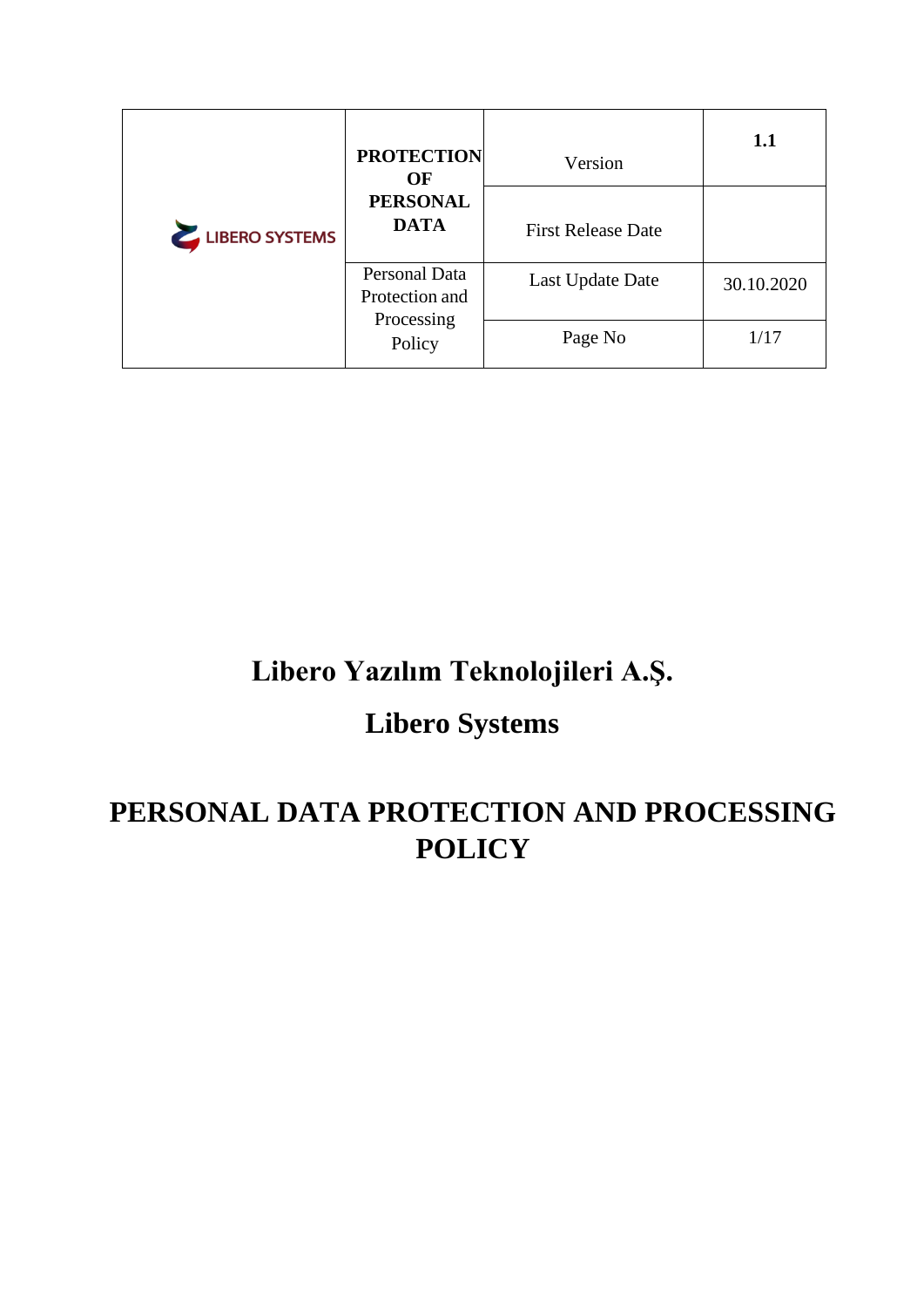

## **Table of Contents**

| 3. PRINCIPLES ON THE PROCESSING AND PROTECTION OF PERSONAL DATA4                |
|---------------------------------------------------------------------------------|
|                                                                                 |
|                                                                                 |
| 3.1.2. COMPLIANCE WITH PERSONAL DATA PROCESSING CONDITIONS5                     |
| 3.1.3. COMPLIANCE WITH SPECIAL QUALITY PERSONAL DATA PROCESSING                 |
| 3.1.4. COMPLIANCE WITH PERSONAL DATA TRANSFER CONDITIONS 7                      |
|                                                                                 |
|                                                                                 |
|                                                                                 |
| 5.2. CASES EXCLUDING THE RIGHTS OF PERSONAL DATA OWNERS PURSUANT TO             |
|                                                                                 |
| <b>6.1. 6.1. THE COMPANY'S SUPERIOR COMMITTEE ON THE PROTECTION OF PERSONAL</b> |
|                                                                                 |
|                                                                                 |
| 8. PURPOSE OF PROCESSING PERSONAL DATA AND PERSONAL DATA GROUPS                 |
|                                                                                 |
|                                                                                 |
|                                                                                 |
|                                                                                 |
|                                                                                 |
|                                                                                 |
|                                                                                 |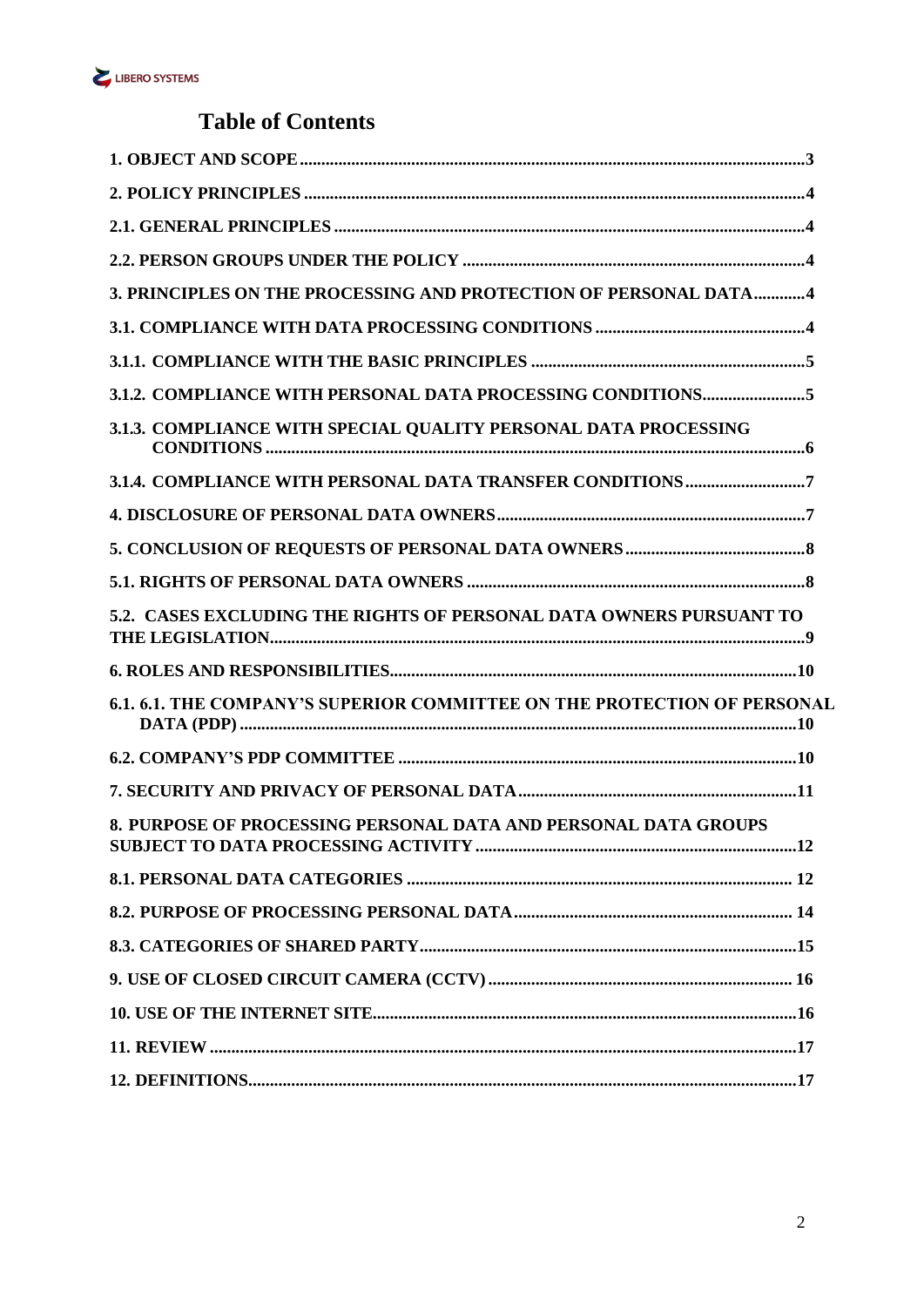

### <span id="page-2-0"></span>**1. OBJECT AND SCOPE**

Libero Yazılım Teknolojileri A.Ş. (Referred to as "Libero Systems" or the "Company") makes every effort to comply with all applicable legislation regarding the processing and protection of personal data.

Within the framework of Personal Data Protection and Processing Policy ("Policy") of Libero Yazılım Teknolojileri A.Ş., the principles adopted in the executionof personal data processing activities carried out by Libero Systems are explained.

With the policy, it is aimed to sustain the principle of "conducting company activities in accordance with the law and honesty rules and in transparency" of Libero Yazılım Teknolojileri A.Ş.. In this context, the basic principles adopted in terms of compliance of data processing activities of Libero Systems with the regulations in thePersonal Data Protection Law No.6698 ("PDPL") are determined and the practices implemented by Libero Systems are explained.

The policy is directed to natural persons whose personal data are processed by Libero Systems automatically or by non-automatic means provided that they are part of any data recording system.

## <span id="page-2-2"></span><span id="page-2-1"></span>**2. POLICY PRINCIPLES**

## **2.1. General Principles**

The policy is published on the website of Libero Systems [\(https://www.liberosystems.com\)](https://www.liberosystems.com/), open to the access of personal data owners. In parallel with the changes and innovations to be made in the legislation, the changes to be made in the Policy will be made accessible in a way that data owners can easily access.

In the event of a conflict between the legislation in force regarding the protection and processing of personal data and this Policy, Libero Systems accepts that the current legislation will apply.

#### **2.2. PERSON GROUPS UNDER THE POLICY**

<span id="page-2-3"></span>The Related Person groups that are within the scope of the policy and whose personal data are processed by Libero Systems are as follows:

#### • **Employee Candidates**

Persons who have not established a service contract with Libero Systems, but applied to Libero Systems for establishment.

#### • **Business Partners, Authorities, Employees**

Real person officials, shareholders and employees of organizations with which Libero Systems has commercial relations.

#### • **Company Visitors**

Real persons who visit the buildings where Libero Systems operates or the websites operated by Eibero Systems.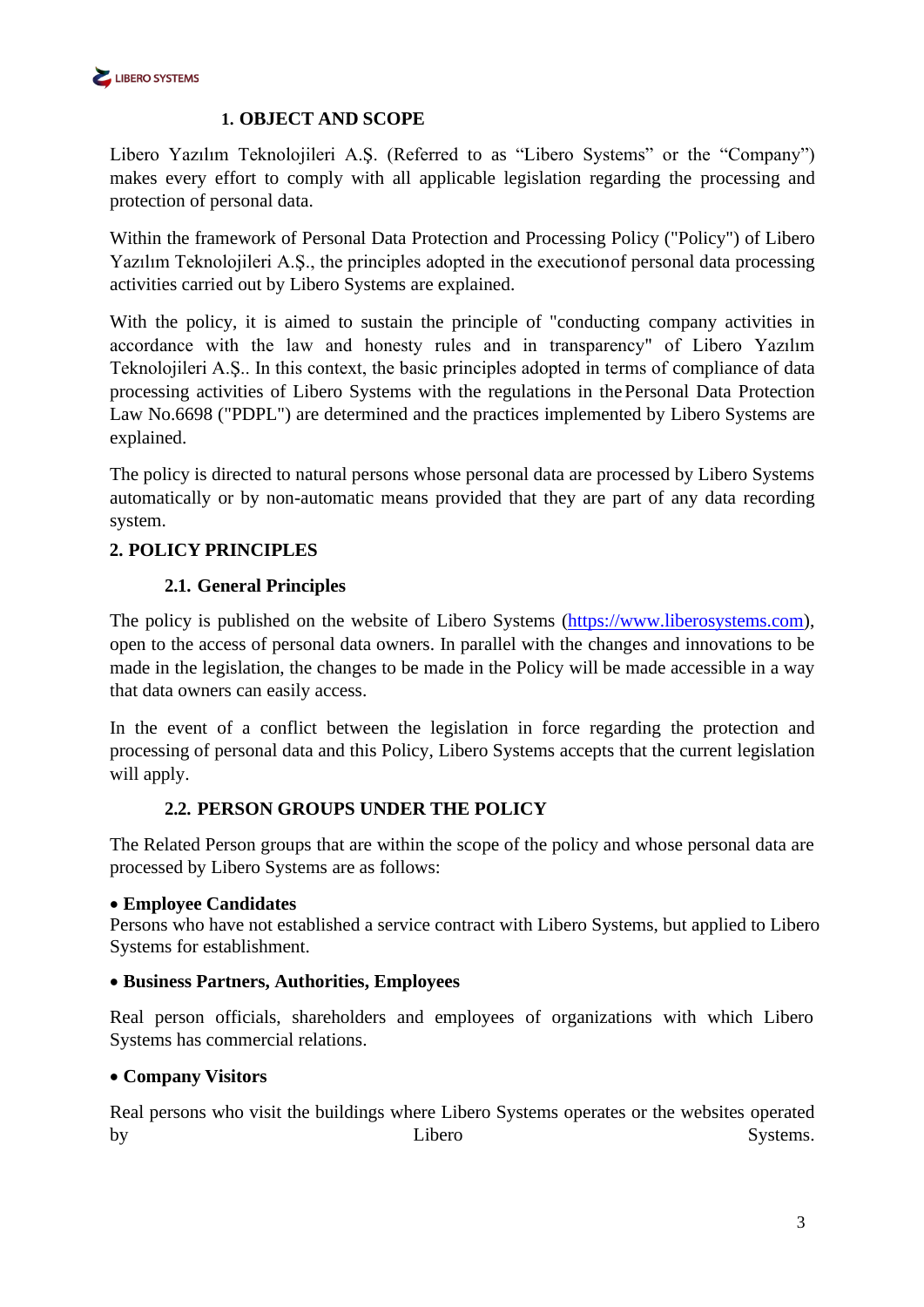

#### • **Employees**

Real persons with whom a service contract has been established with Libero Systems.

#### <span id="page-3-1"></span><span id="page-3-0"></span>**3. PRINCIPLES ON THE PROCESSING AND PROTECTION OF PERSONAL DATA**

### **3.1. COMPLIANCE WITH DATA PROCESSING CONDITIONS**

While conducting the processing of personal data, the Company complies with the following: (i) the basic principles stated in Article 4 of the PDPL, (ii) the personal data processing conditions contained in Article 5, and (iii) the special quality personal data processing conditions specified in Article 6.

## **3.1.1. COMPLIANCE WITH THE BASIC PRINCIPLES**

#### <span id="page-3-2"></span>**(1) Processing personal data in accordance with the law and good faith**

The company mainly in the Constitution of the Republic of Turkey, in accordance with PDPL and related secondary legislation, personal data processing operations are executed in accordance with the law and good faith.

#### **(2) Ensuring the accuracy and currency of the personal data processed**

While the company carries out the processing of personal data, all necessary administrative and technical measures are taken to ensure the accuracy and currency of personal data within technical possibilities. In this context, the company has established mechanisms to correct and verify the accuracy of personal data of personal data owners in case their personal data are out of date or inaccurate.

#### **(3) Processing personal data in a relevant, limited and measured manner**

Personal data are processed by the company in connection with the data processing conditions and as necessary for the realization of the processing purpose of these services. In this context, the purpose of personal data processing is determined before starting the personal data processing activity, and data processing activity is not carried out with the assumption that it can be used in the future.

## **(4) Retaining personal data for the period stipulated in the relevant legislation or required for the purpose for which they are processed**

The company preserves personal data for a limited period of time stipulated in the relevant legislation or required by the purpose of data processing. Accordingly, in the event that the period stipulated in the legislation is expired or the reasons requiring the processing of personal data disappear, the personal data are deleted, destroyed or anonymized by the Company. Based on the possibility of future use, personal data is not stored by the Company.

#### <span id="page-3-3"></span>**3.1.2. COMPLIANCE WITH PERSONAL DATA PROCESSING CONDITIONS**

The company carries out its personal data processing activities in accordance with the data processing conditions set forth in Article 5 of the PDPL. In this context, personal data processing activities are performed in the presence of the personal data processing conditions listed below: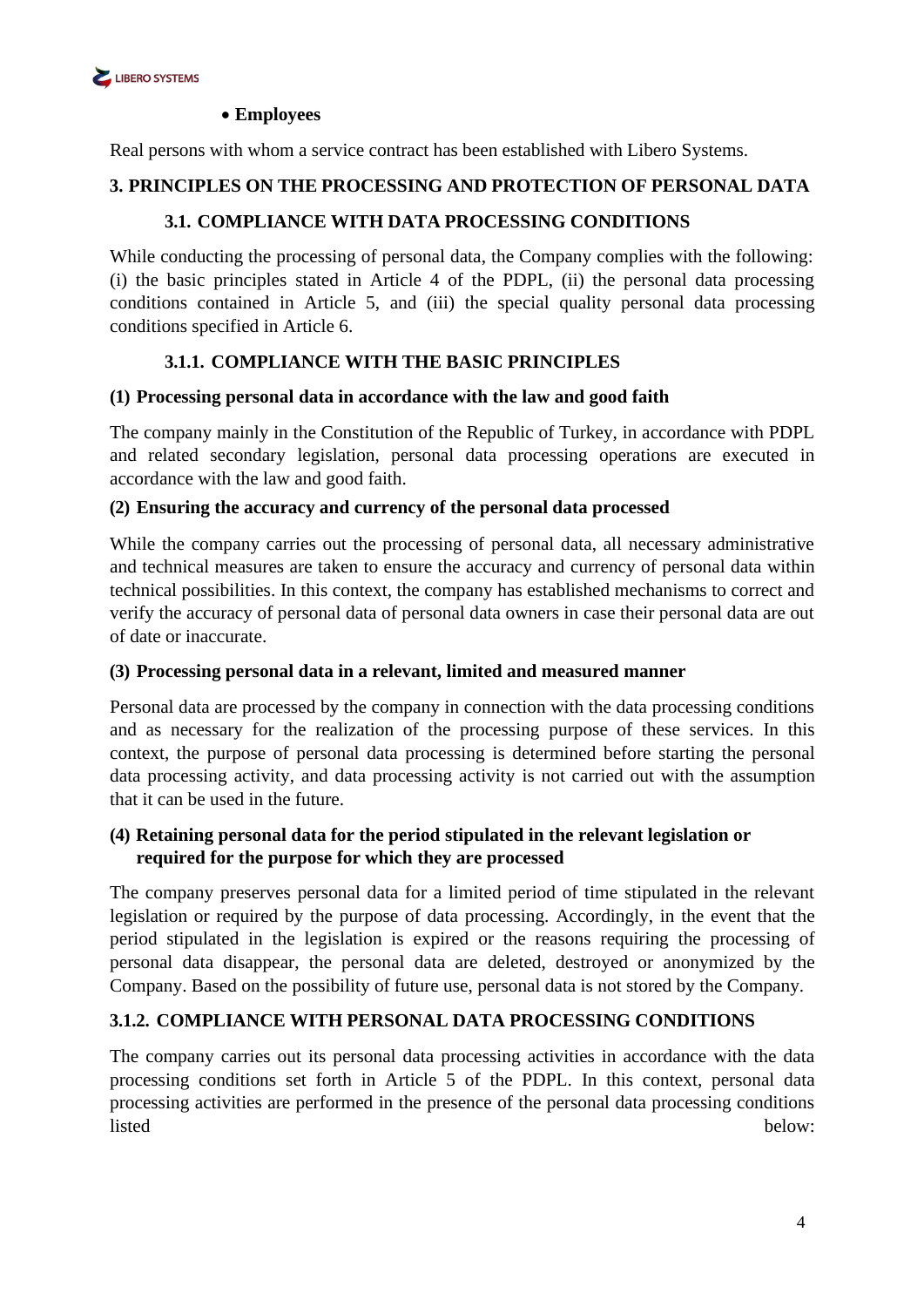

## **(1) Existence of the Explicit Consent of the Relevant Person**

Personal data processing activity is carried out by the Company in the event that the Relevant Person gives his / her consent to the processing of his / her data freely and without any hesitation, having sufficient knowledge on a specific subject.

## **(2) Personal Data Processing Activity Being Clearly Stipulated by Laws**

In case there is an explicit regulation in the laws regarding personal data processing, personal data processing activity may be carried out by the Company limited to the relevant legal regulation.

### **(3) Failure to Obtain the Explicit Consent of the Relevant Person Due to Actual Impossibility and Requiring Personal Data Processing**

In cases where the relevant Person cannot explain his consent or his consent is not valid, if it is necessary to process personal data for the protection of the life or body integrity of the person, the data processing activity is carried out by the Company in this context.

## **(4) The Personal Data Processing Activity Being Directly Related to the Establishment or Performance of a Contract**

In cases directly related to the establishment or execution of a contract, if it is necessary to process personal data belonging to the parties of the contract, data processing activity is carried out by the Company.

### **(5) Requirement for Libero Systems to Carry out Personal Data ProcessingActivity in Order to Fulfill its Legal Obligation**

In case of the legal liability of the Company, which has adopted showing the necessary sensitivity about compliance with the law as the Company policy, personal data processing is carried out in order to fulfill the legal obligation.

#### **(6) Relevant Person Making Personal Data Public**

Personal data made public (disclosed to the public in any way) by the person concerned is processed by the company in accordance with the purpose of publicization.

#### **(7) When Data Processing is Mandatory for the Establishment, Use or Protection of a Right**

The establishment of a right to the processing of personal data, in case of compulsory for the use or preservation, these requirements with parallel personal data processing activities carried out by the Company.

**(8)** It is Necessary for Libero Systems's Legitimate Interests to Carry Out Personal Data Processing, Provided That It Does Not Damage Fundamental Rightsand Freedoms of the Relevant Person

If personal data processing is mandatory for the legitimate interests of the Company, data processing activity can be carried out if the fundamental rights and freedoms of the Relevant Person will not be harmed. In this context, the balance between the legitimate interest of Libero Systems and the fundamental rights and freedoms of the Relevant Person will be sought with the title of "data supervisor".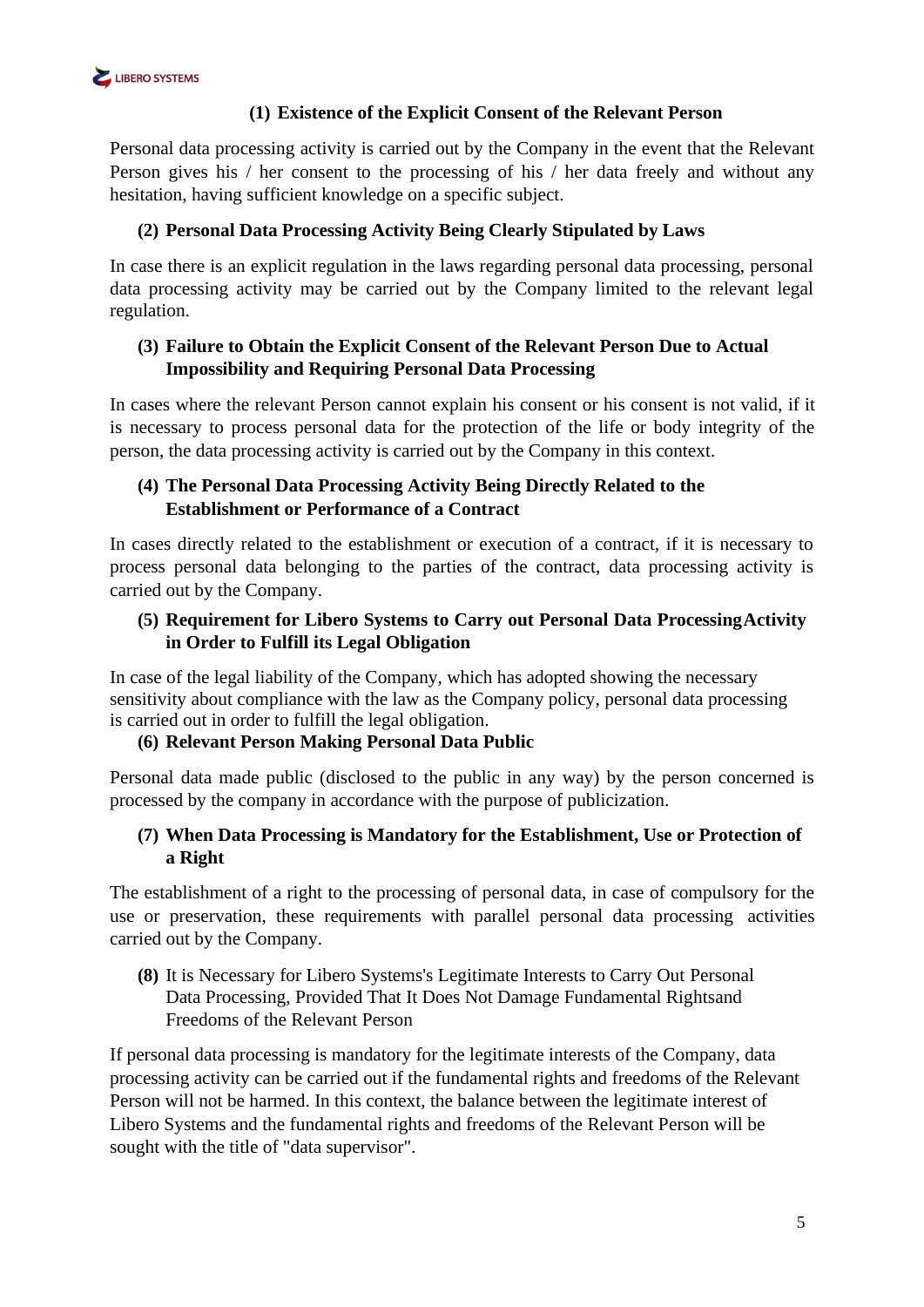## <span id="page-5-0"></span>**3.1.3. COMPLIANCE WITH SPECIAL QUALITY PERSONAL DATA PROCESSINGCONDITIONS**

Special attention is paid to the processing of sensitive personal data by the company. In this context, in the processing of special quality personal data, the Company determines whether there are data processing conditions with precision. Data processing activity is carried out after making sure that the requirement of compliance with the law exists.

Special quality / private personal data can be processed by the Company in the following situations, provided that sufficient measures determined by the Board are taken:

## **(1) Processing of Personal Health Data**

Personal health data can be processed by the Company in the presence of one of the conditions listed below, provided that (i) take adequate measures to be stipulated by the Ministry of Health, (ii) comply with the general principles and (iii) under the obligation of secrecy:

- Existence of the written express consent of the Related Person,
- Protection of public health,
- Preventive medicine,
- Conducting medical diagnosis, treatment and care services,
- Planning and management of health services and financing.

#### **(2) Processing of Private Personal Data Other than Health and Sexual Life**

Private personal data other than health and sexual life can be processed by the Company with the explicit consent of the Relevant Person or in the cases stipulated in the laws.

#### <span id="page-5-1"></span>**3.1.4. COMPLIANCE WITH PERSONAL DATA TRANSFER CONDITIONS**

In the personal data transfers to be carried out by the company, the personal data transfer conditions set out in Articles 8 and 9 of the PDPL are followed.

## **(1) Transfer of Personal Data Domestically**

In accordance with Article 8 of the PDPL, the Company acts in accordance with the data processing conditions in data transfer activities to be carried out domestically. (See Policy 3.1.).

#### **(2) Transfer of Personal Data Abroad**

Personal data can be transferred abroad by the company in accordance with Article 9 of the PDPL provided to be (i) in accordance with the personal data processing requirements (See Policy 3.1.) and (ii) if the country to be transferred is from countries with sufficient protection declared by the Board and in the absence of adequate protection in the relevant foreign country, the data can be transferred abroad if the data supervisors in Turkey and abroad make a commitment in writing to ensure adequate protection, and the data can be transferred abroad with the permission of the Board.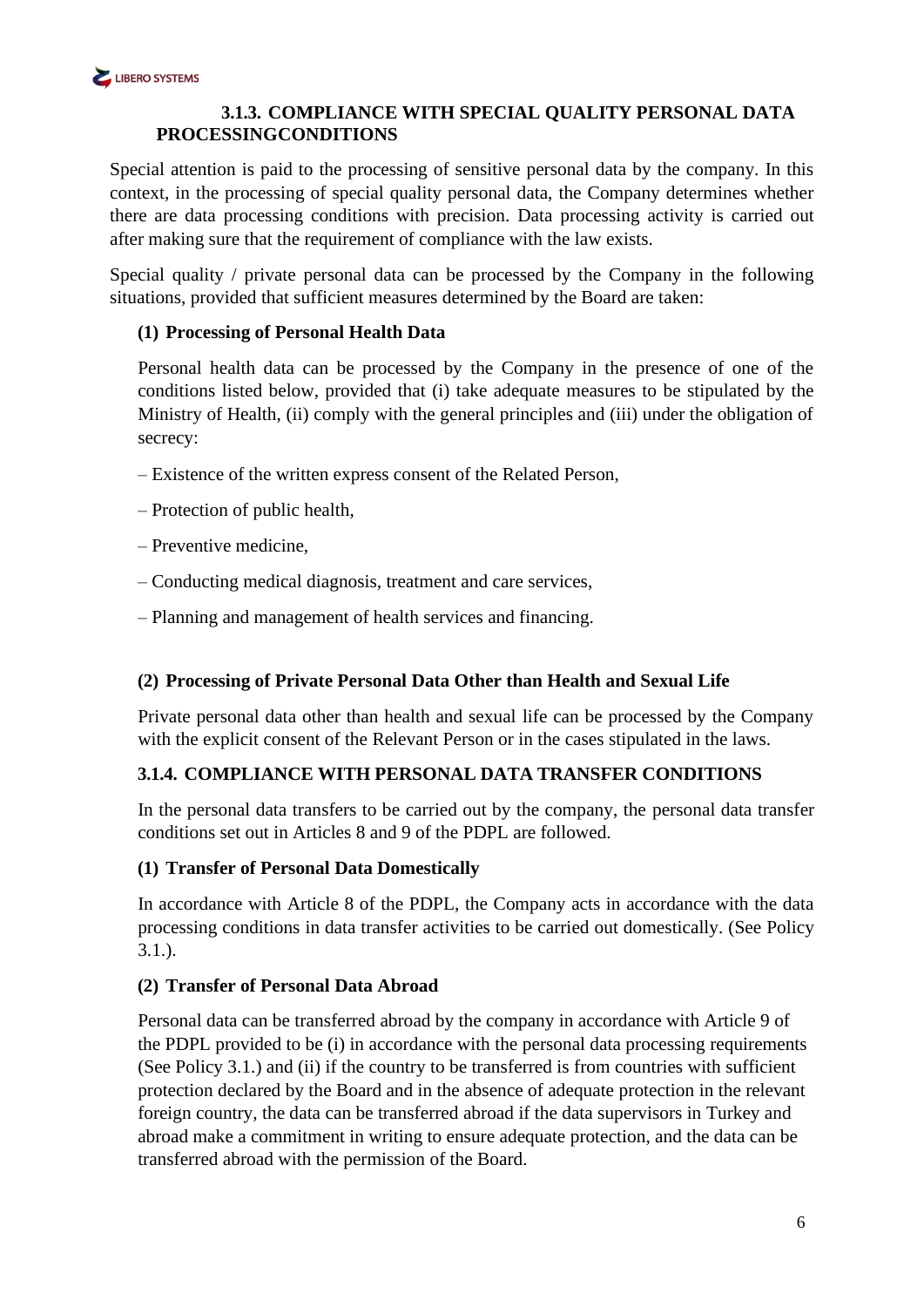

## **(3) Groups of Persons to whom Personal Data are Transferred by the**

## **Company**

In accordance with Articles 8 and 9 of the PDPL, the company may transfer the personal data of the data owners within the scope of the Policy to the person groups listed below for the purposes specified. (See Policy 2.2.):

- **(i)** To third party service providers who process personal data on behalf of the company, in order to fulfill the commercial activities of the company, with limits
- **(ii)** To company business partners in order to establish and maintain the business partnership, with limits
- **(iii)** To company suppliers, in order to fulfill the commercial activities of Libero Systems, with limits
- **(iv)** To authorized public institutions and organizations and authorized private law persons for the purposes requested by the relevant persons within the legal authority, with limits
- **(v)** To third parties. in accordance with personal data transfer terms.

## <span id="page-6-0"></span>**4. DISCLOSURE OF PERSONAL DATA OWNERS**

The company carries out the necessary processes to ensure that data owners are informed during the acquisition of personal data, in accordance with Article 10 of the PDPL. In this context, the information listed below is included in the clarification texts provided by the Company to data owners:

- (1) The title of the company,
- (2) The purpose for which the personal data of data owners will be processed by the company,
- (3) To whom and for what purpose the processed personal data can be transferred,
- (4) Method and legal reason for collecting personal data,
- (5) The rights of the Relevant Person listed below;
	- Learning whether your personal data is processed or not
	- Requesting information if personal data has been processed,
	- Learning the purpose of processing personal data and whether they are used appropriately for their purpose,
	- To know the third parties to whom personal data are transferred domestically or abroad,
	- To request correction of personal data in case of incomplete or incorrect processing, and to request notification of the transaction made to third parties to whom personal data are transferred,
	- Although it has been processed in accordance with the provisions of PDPL and other relevant laws, in case the reasons requiring the processing is no valid anymore, to request notification of the processes regarding the correction, deletion or destruction of personal data to third parties to whom personal data have been transferred,
	- Object to the occurrence of a result against the person himself by analyzing the processed data exclusively through automated systems,
	- To request the compensation of the damage in case of damage due to the processing of personal data illegally.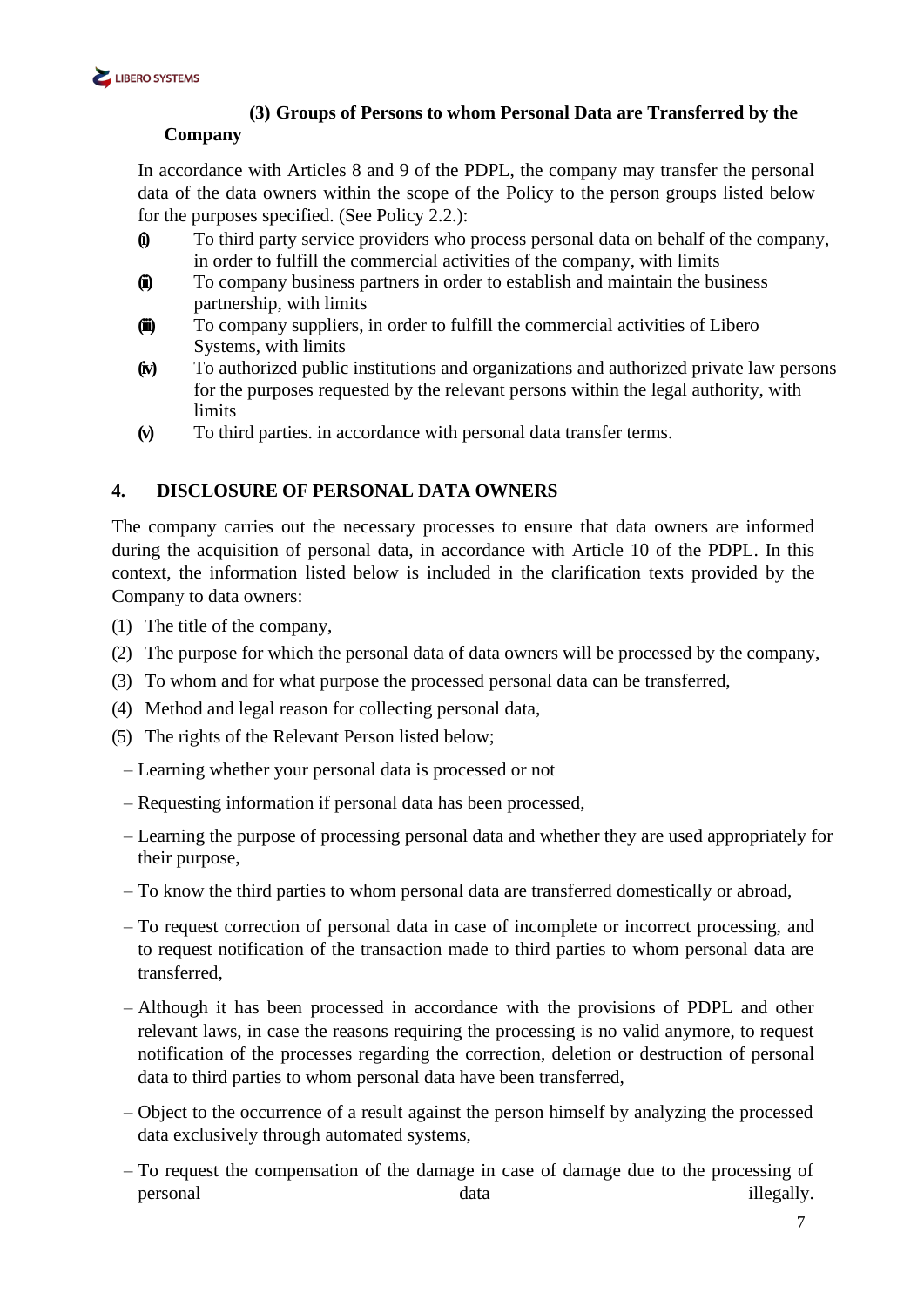## <span id="page-7-0"></span>**5. CONCLUSION OF REQUESTS OF PERSONAL DATA OWNERS**

In case the data owners submit their requests regarding their personal data to the Company in writing by filling out the documents proving their identity and the application form at [www.liberosystems.com, i](https://www.liberosystems.com/)n accordance with Article 13 of the PDPL, the company carriesout the necessary processes as data supervisor to ensure that the request is concluded as soon as possible and within thirty (30) days at the latest, depending on the nature of the request.

Within the scope of ensuring data security, the company may request information to determine whether the applicant is the owner of the personal data subject to the application. The Company may also ask a question to the Relevant Person regarding the application in order to ensure that the application of the Relevant Person is concluded in accordance with the request.

In cases where the application of the Relevant Person is likely to hinder the rights and freedoms of other people, requires disproportionate effort, the information is public information, the request may be rejected by the Company by explaining its justification.

#### <span id="page-7-1"></span>**5.1. RIGHTS OF PERSONAL DATA OWNERS**

In accordance with Article 11 of the PDPL, you can make a request by applying to the Company on the following issues.

(1) Learning whether your personal data is processed or not

(2) Requesting information if personal data has been processed,

(3) Learning the purpose of processing personal data and whether they are used appropriately for their purpose,

(4) To know the third parties to whom personal data are transferred domestically or abroad,

(5) To request correction of personal data in case of incomplete or incorrect processing, and to request notification of the transaction made to third parties to whom personal data are transferred,

(6) Although it has been processed in accordance with the provisions of PDPL and other relevant laws, in case the reasons requiring the processing is no valid anymore, to request notification of the processes regarding the correction, deletion or destruction of personal data to third parties to whom personal data have been transferred,

(7) Object to the occurrence of a result against the person himself by analyzing the processed data exclusively through automated systems,

(8) To request the compensation of the damage in case of damage due to the processing of personal data illegally.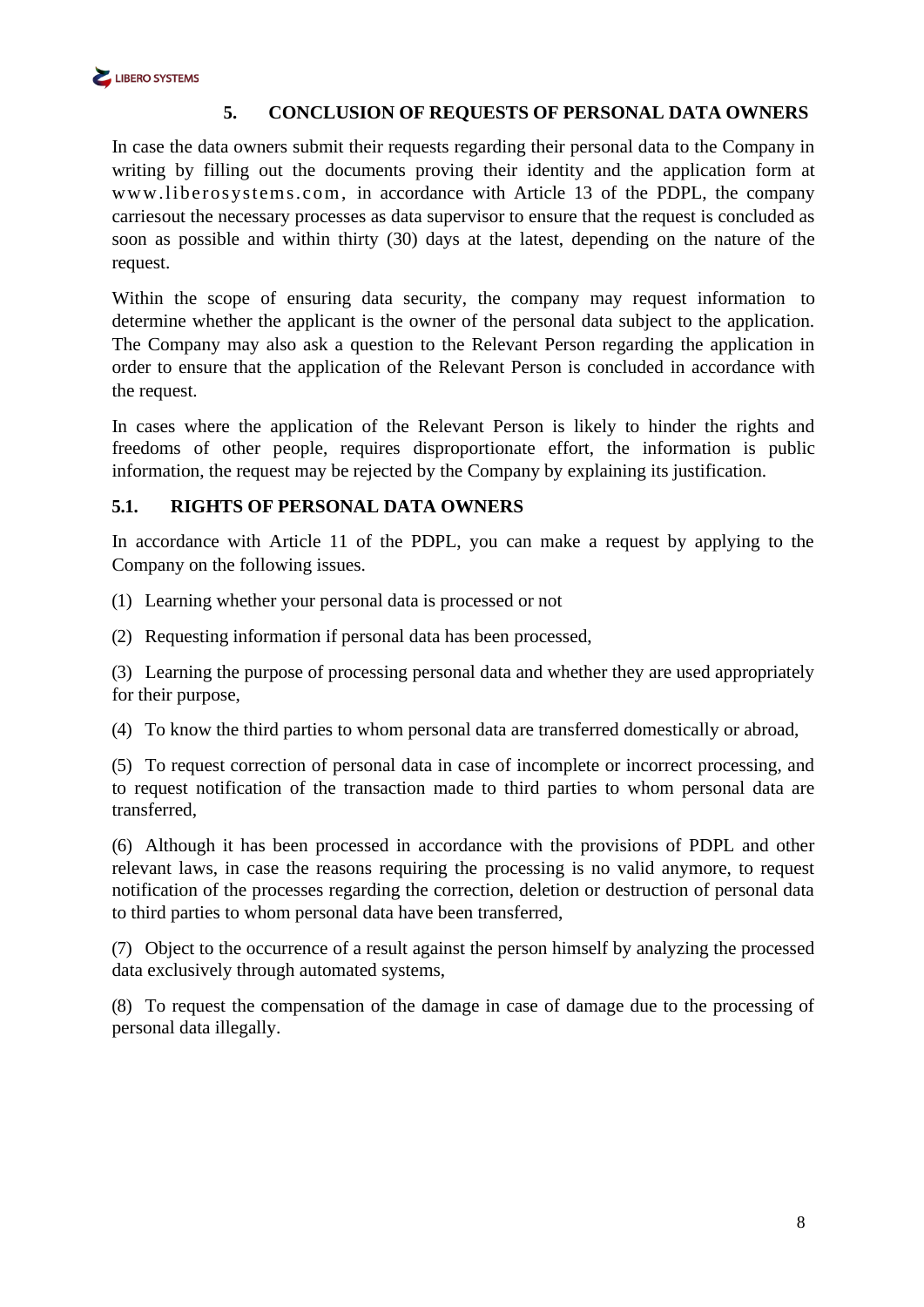## <span id="page-8-0"></span>**5.2. CASES EXCLUDING THE RIGHTS OF PERSONAL DATA OWNERS PURSUANT TO THE LEGISLATION**

In accordance with Article 28 of the PDPL, since the following situations are not covered by the PDPL, personal data owners will not be able to assert their rights in the following matters:

(1) Processing of personal data for artistic, historical, literary or scientific purposes or within the scope of freedom of expression. Provided that it does not violate national defense, national security, public security, public order, economic security, privacy of private life or personal rights or constitute a crime.

(2) Processing personal data for purposes such as research, planning and statistics by anonymizing them with official statistics.

(3) Processing personal data within the scope of preventive, protective and intelligence activities carried out by public institutions and organizations authorized by law to ensure national defense, national security, public security, public order or economic security.

(4) Processing of personal data by judicial authorities or execution authorities in relation to investigation, prosecution, trial or execution proceedings.

In accordance with article 28/2 of PDPL, it will not be possible to claim RIGHTS OF PERSONAL DATA OWNERS, except to demand compensation in the cases listed below:

- (1) Processing of personal data is necessary for the prevention of crime or for a criminal investigation.
- (2) The processing of personal data made public by the Relevant Person.
- (3) The processing of personal data is necessary for the execution of supervision or regulation duties and for disciplinary investigation or prosecution by the authorized and authorized public institutions and organizations and professional organizations that qualify as public institutions, based on the authority granted by the law.
- (4) Processing of personal data is necessary for the protection of the economic and financial interests of the State regarding budget, tax and financial issues.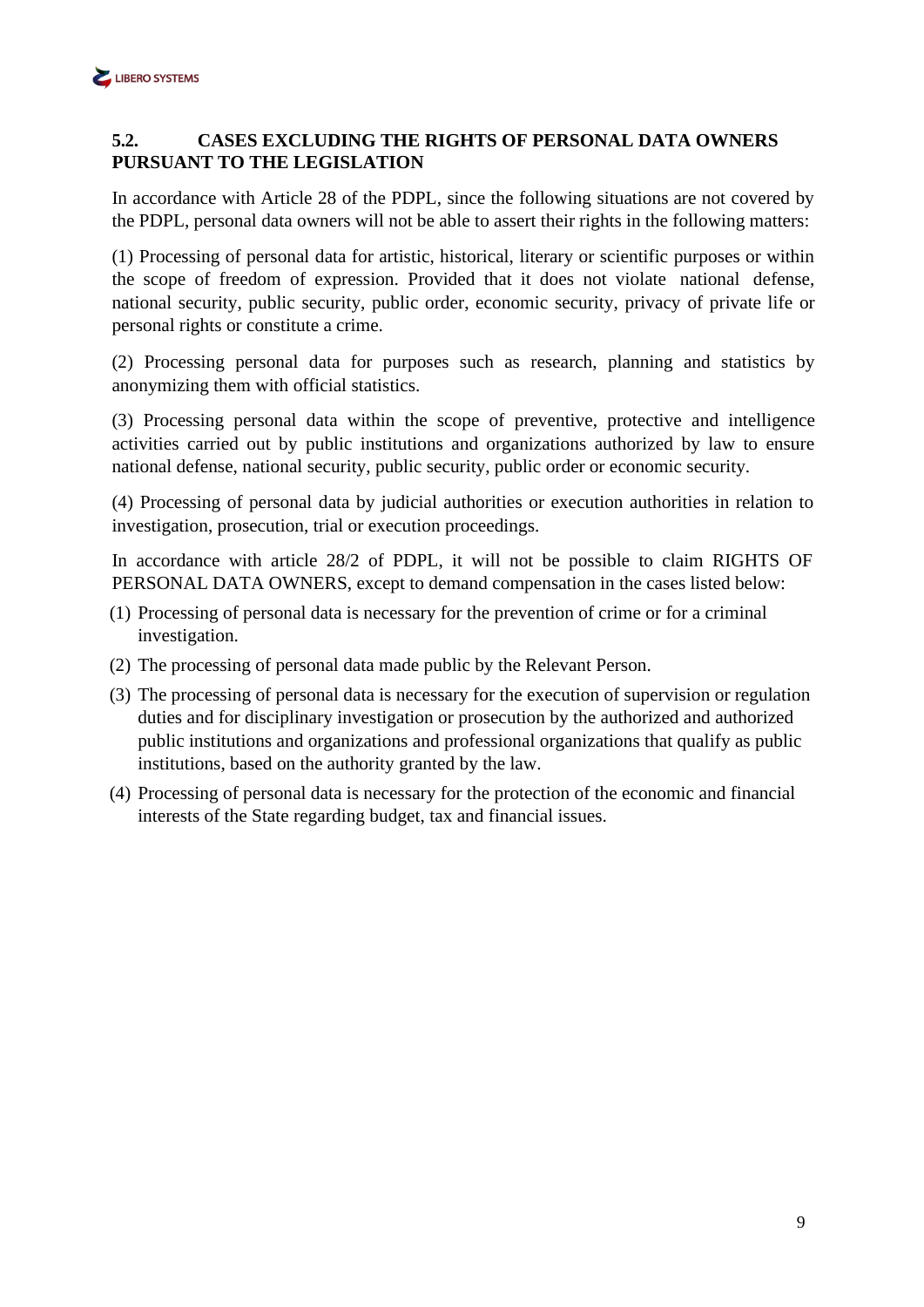

#### <span id="page-9-0"></span>**6. ROLES AND RESPONSIBILITIES**

### <span id="page-9-1"></span>**6.1. 6.1. THE COMPANY'S SUPERIOR COMMITTEE ON THE PROTECTION OF PERSONAL DATA (PDP)**

The Libero Systems PDP Senior Committee, established within the Company, is responsible for the implementation of the Libero Systems's Personal Data Protection and Processing Policy in all company-wide activities and processes. In order to fulfill this responsibility, the Company's PDP Senior Committee has established the Libero Systems Personal Data Protection Committee, which will provide the necessary coordination within the Company within the scope of ensuring, preserving and maintaining compliance with the legislation on protection of personal data within the Company. Libero Systems Personal Data Protection Committee, consisting of representatives from the Financial Affairs Department, Legal Affairs Department, Audit Department, Human Resources Department, Corporate Relations and Communication Coordinator and Information Technologies Coordinator, convened under the chairmanship of the Risk Management Coordinator, compliance with PDPL throughout Libero Systems will prepare the necessary regulations and guides within the scope of. All employees and units of Libero Systems are obliged to ensure the implementation of this Policy and compliancewith the Policy.

#### <span id="page-9-2"></span>**6.2. COMPANY'S PDP COMMITTEE**

"COMPANY'S PDP COMMITTEE" has been established by the company, which will provide the necessary coordination within the Company within the scope of ensuring, preserving and maintaining compliance with the legislation on protection of personal data. COMPANY'S PDP COMMITTEE is responsible for the execution and improvement of the systems established for ensuring the unity between the Company units, ensuring the compliance of the activities carried out with the legislation on protection of personal data.

In this context, the basic duties of COMPANY'S PDP COMMITTEE are as follows:

– To prepare and put into effect the basic policies regarding the protection and processing of personal data within the company,

– To decide how the policies regarding the protection and processing of personal data within the company will be implemented and how the supervision will be carried out, to make internal assignments and coordination within the company,

– To determine the issues to be done in order to comply with the PDPL and the relevant legislation, to monitor its implementation and to ensure its coordination,

– To raise awareness within the Company and in the presence of cooperating institutions regarding the protection and processing of personal data,

– To determine the risks that may occur in the personal data processing activities of the Company and ensuring that the necessary measures are taken; to offer improvement suggestions,

– To design and execute trainings on the protection of personal data and the implementation of policies,

– To decide on the applications of personal data owners,

data owners are informed about the Company's personal data processing activities and legal – To coordinate the execution of information and training activities to ensure that personal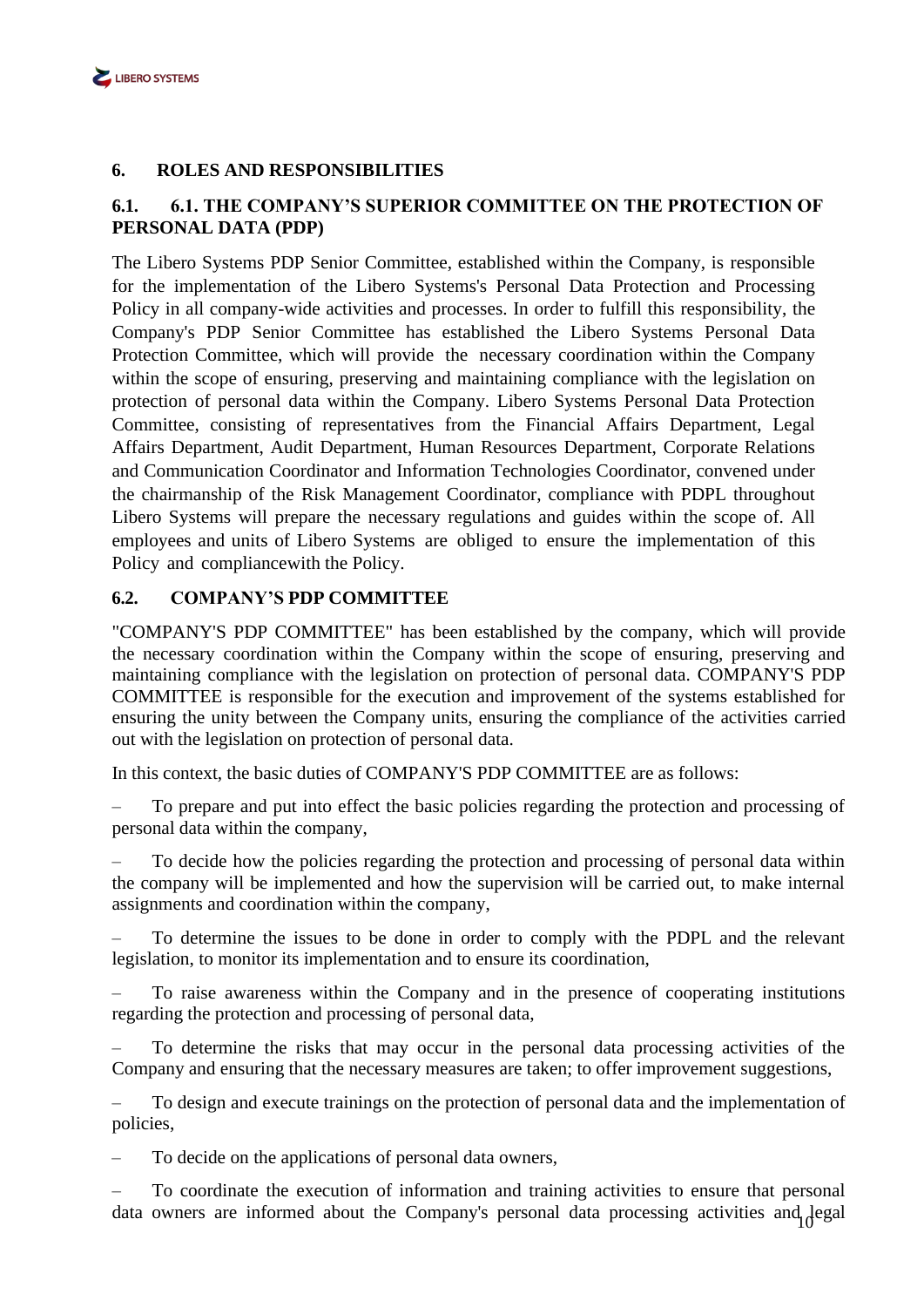

rights,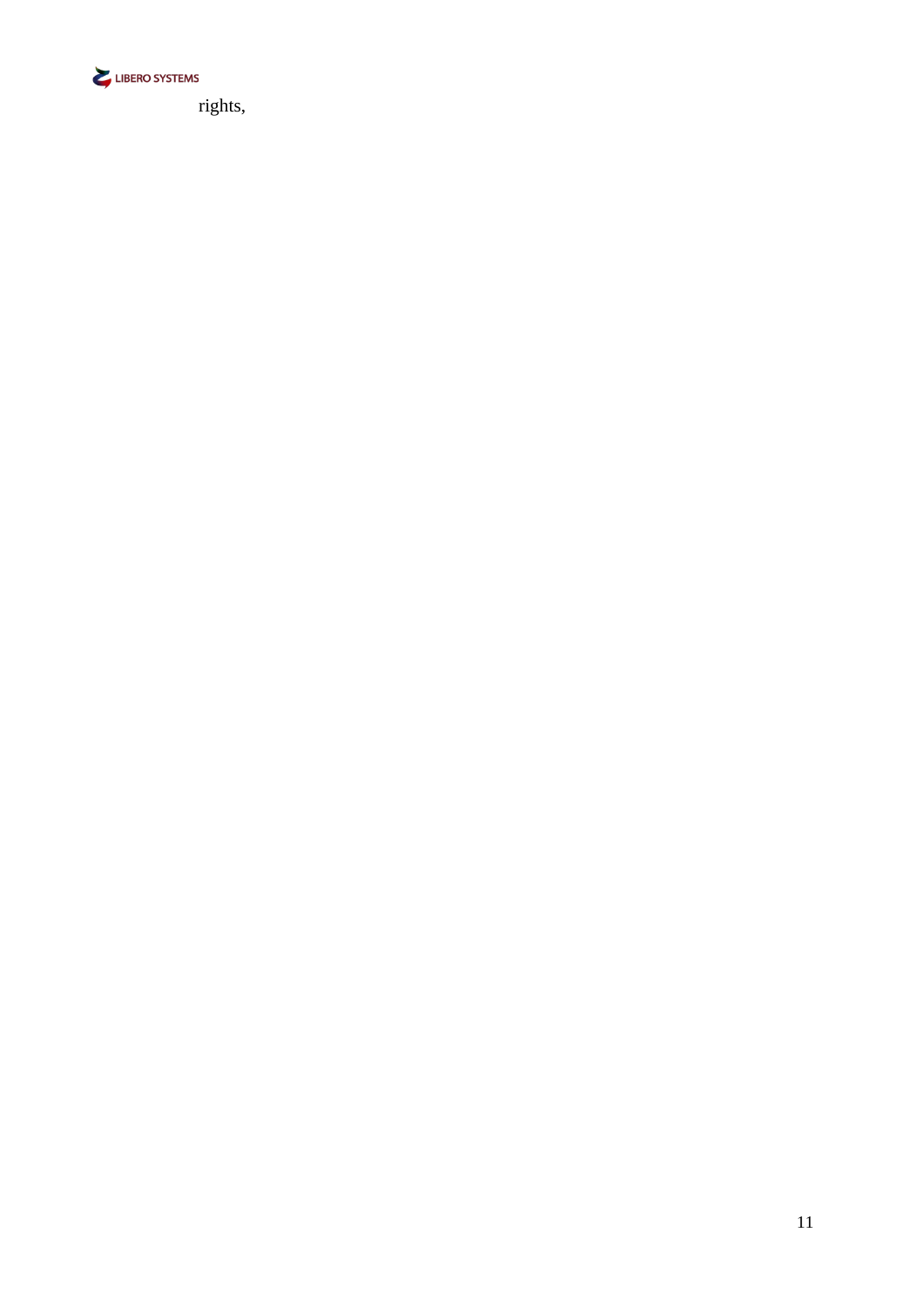

– To prepare and put into effect the changes in basic policies regarding the protection and processing of personal data,

– To follow the developments and regulations regarding the protection of personal data, to advise the senior management on the things to be done in the Company operations in accordance with these developments and regulations,

– To manage the relations with the Institution and the Board,

– To carry out the other duties that the Company PDP Supreme Committee will give regarding the protection of personal data.

– To regularly report to the Company PDP Supreme Committee on compliance with the PDPL.

#### <span id="page-11-0"></span>**7. SECURITY AND PRIVACY OF PERSONAL DATA**

All necessary measures are taken by the company, depending on the nature of the data to be protected, within the possibilities to prevent the unlawful disclosure, transfer, unlawful access of personal data or security deficiencies that may occur in other ways.

In this context, all necessary (i) administrative and (ii) technical measures are taken by the Company, (iii) an audit system is established within the company and (iv) in case of unlawful disclosure of personal data, actions are taken in accordance with the measures prescribed in the PDPL.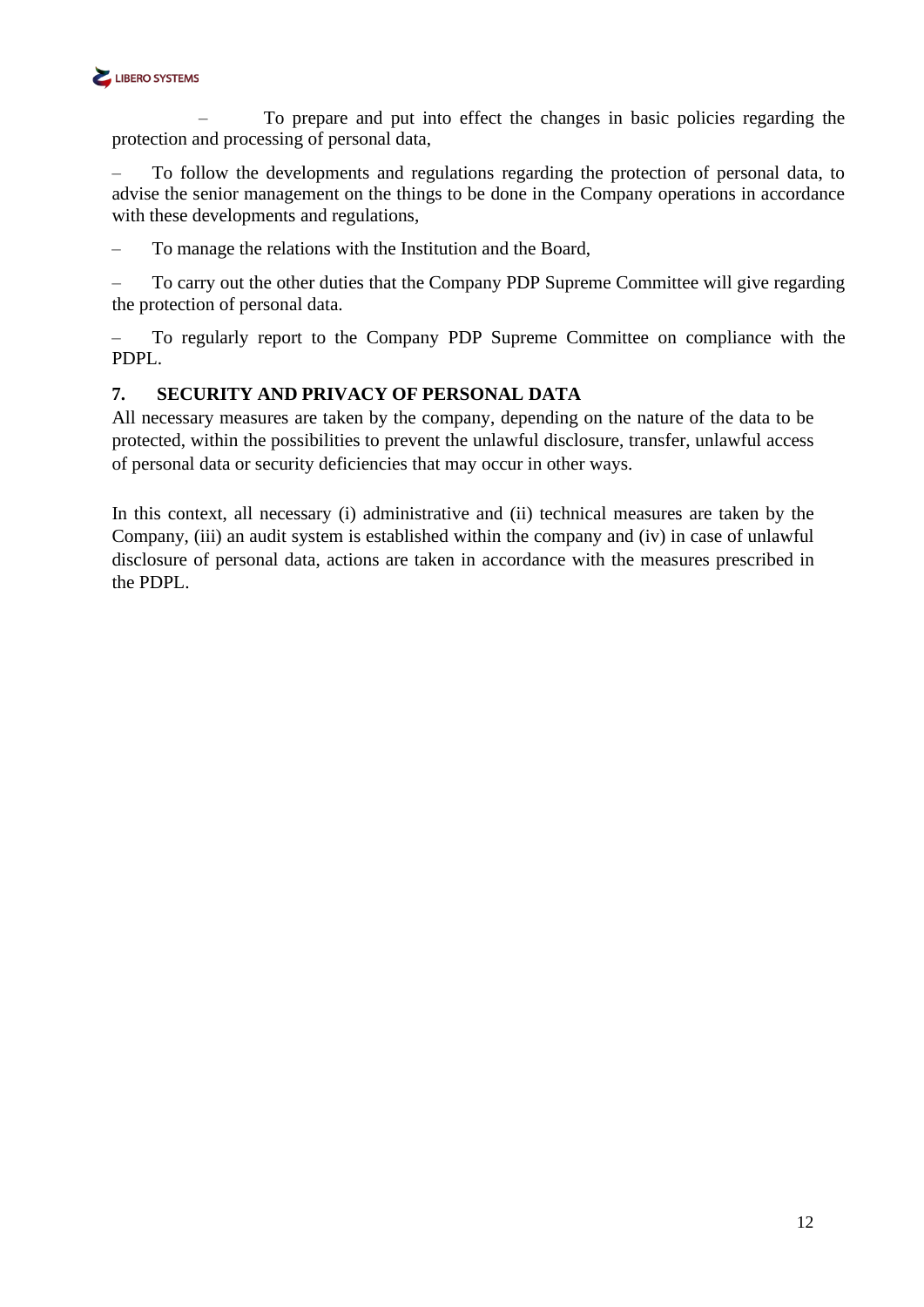

## **(1) AdministrativeMeasuresTaken byLibero SystemstoEnsure theLegalProcessingof PersonalDataandtoPreventUnlawfulAccesstoPersonalData**

The company trains its employees and raises their awareness regarding the law of personal data protection.

– In cases where personal data are subject to transfer, it is ensured that records are added to the contracts concluded by the Company with the persons to whom the personal data are transferred, stating that the party to whom the personal data is transferred will fulfill its obligations to ensure data security.

– The personal data processing activities carried out by the company are examined in detail, reviewed periodically and updated when necessary. In this context, the steps to be taken to ensure compliance with the personal data processing conditions stipulated in the PDPL are determined.

– The company determines the applications to be carried out in order to comply with the PDPL, arranges these applications with internal policies, periodically reviews them and updates them when necessary.

## **(2) Technical Measures Taken by Libero Systems to Ensure the Legal Processing of Personal Data and to Prevent Unlawful Access to Personal Data**

– Regarding the protection of personal data, reasonable technical measures are taken by the company to the extent that technology allows, and the measures taken are updated and improved in parallel with the developments.

– In technical matters, expert personnel are employed or supported by expert consultants when necessary.

– Inspections are conducted at regular intervals for the implementation of the measures taken.

Software and systems are established to ensure security.

The authority to access personal data being processed within the company is limited to the relevant employees in line with the specified processing purpose.

#### **(3) Auditing Activities for the Protection of Personal Data by the Company**

The functioning of the technical and administrative measures taken by the company within the scope of protecting and ensuring the security of personal data is audited and practices are carried out to ensure the continuity of the process. The results of the audit activities carried out within this scope are reported to COMPANY'S PDP COMMITTEE and the relevant department within the company. In line with the audit results, activities are carried out to develop and improve the measures taken for data protection.

#### **(4) Measures to be Taken in Case of Unlawful Disclosure of Personal Data**

Within the scope of the personal data processing activity carried out by the Company, in cases where it is determined that the personal data is unlawfully obtained by unauthorized persons,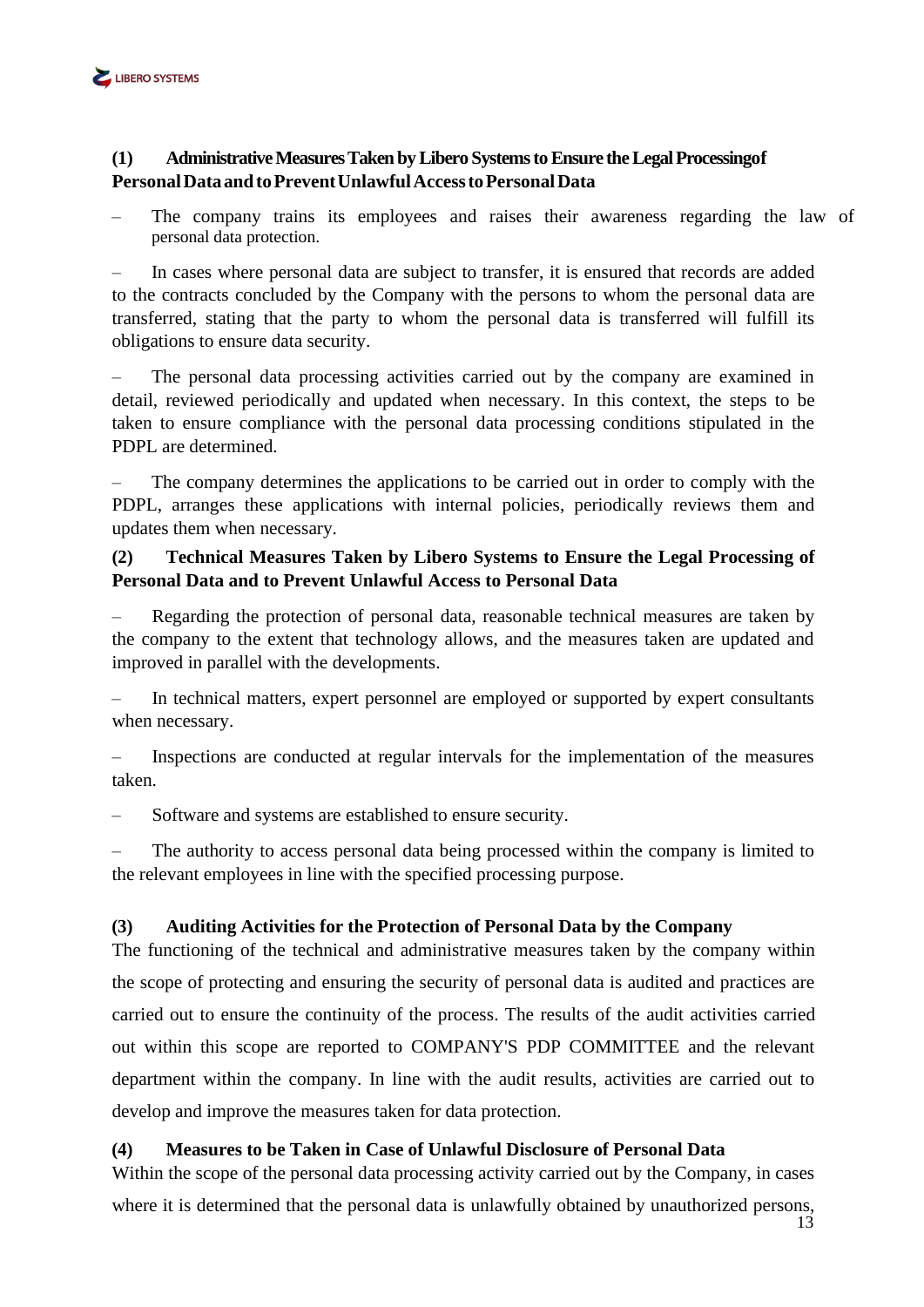

the situation will be reported to the Board and the relevant data owners without delay.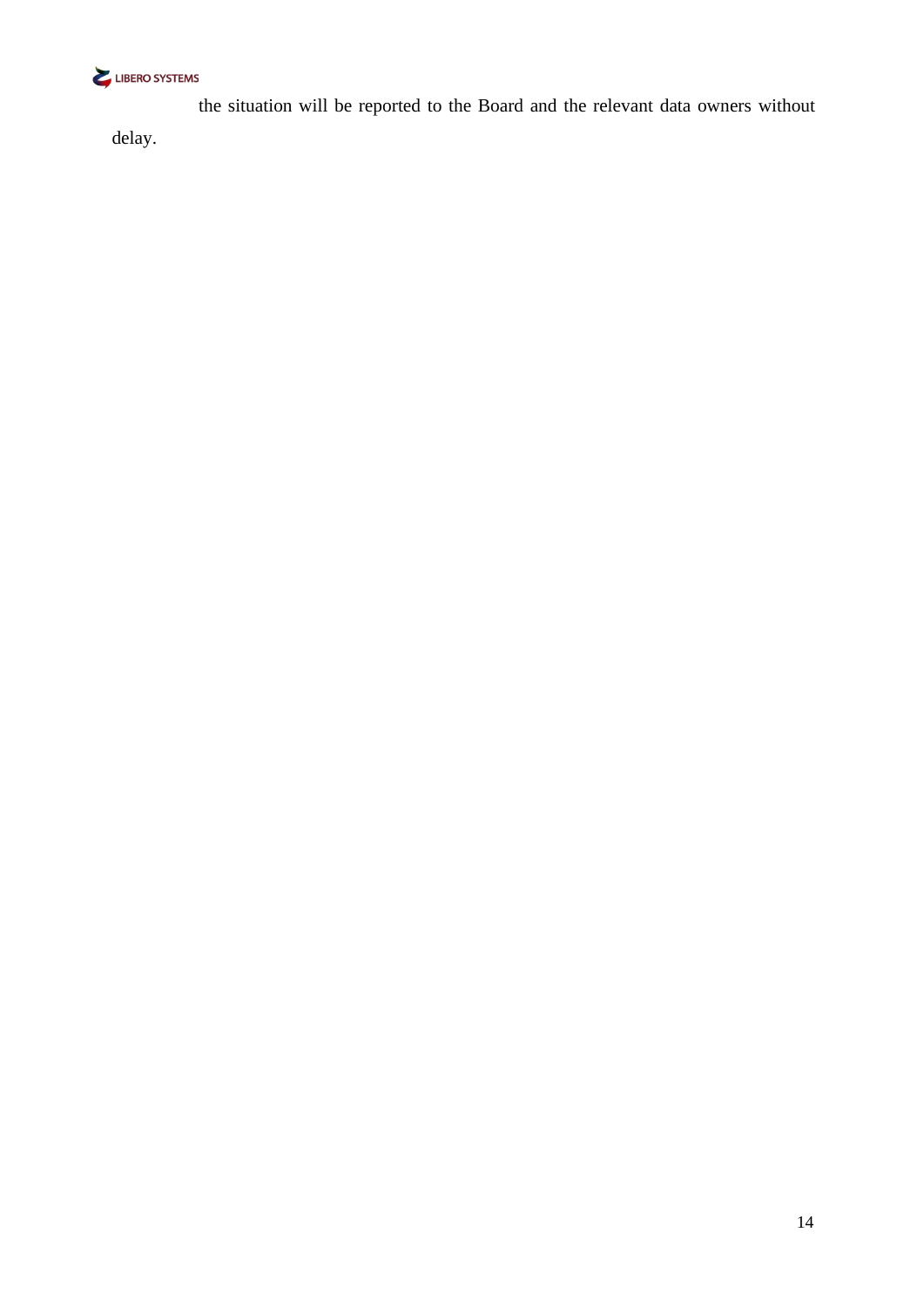

## <span id="page-14-1"></span><span id="page-14-0"></span>**8. PURPOSE OF PROCESSING PERSONAL DATA AND PERSONAL DATA GROUPS SUBJECT TO DATA PROCESSING ACTIVITY 8.1. PERSONAL DATA CATEGORIES**

#### **The personal data in the following groups are partially or completely automatically processed bythe company or non-automatic as part of the data recording system.**

| <b>PERSONAL</b><br><b>DATA</b><br><b>CATEGORIES</b>         | <b>EXPLANATION</b>                                                                                                                                                                                                                    |
|-------------------------------------------------------------|---------------------------------------------------------------------------------------------------------------------------------------------------------------------------------------------------------------------------------------|
| <b>Identity Information</b>                                 | Name-surname, T.C. identity number, nationality information,<br>mother's name and father's name, place of birth, date of birth, marital<br>status, identity card and passport, tax number, SSI number,<br>signature information, etc. |
| <b>Communication</b>                                        | Information such as telephone number, address, e-mail address, fax                                                                                                                                                                    |
| information                                                 | number.                                                                                                                                                                                                                               |
| <b>Physical Space</b>                                       | Records taken at the entrance to the physical space, clearly                                                                                                                                                                          |
| <b>Security</b>                                             | belonging to an identified or identifiable natural person and included                                                                                                                                                                |
| <b>Information</b>                                          | in the data recording system.                                                                                                                                                                                                         |
| <b>Transaction</b><br><b>Security</b><br><b>Information</b> | Personal data processed to ensure our technical, administrative, legal<br>and commercial security while conducting our commercial activities.                                                                                         |
| <b>Risk</b>                                                 | Personal data processed by means of methods used in accordance with                                                                                                                                                                   |
| <b>Management</b>                                           | the generally accepted legal, commercial custom and good faith in                                                                                                                                                                     |
| <b>Information</b>                                          | these fields to manage commercial, technical and administrative risks.                                                                                                                                                                |
| <b>Financial</b><br><b>Information</b>                      | Processed personal data regarding information, documents and<br>records showing all kinds of financial results created according to<br>the type of legal relationship our company has established with the<br>personal data owner.    |
| Legal                                                       | Personal data processed within the scope of the determination,                                                                                                                                                                        |
| <b>Procedure and</b>                                        | follow-up and execution of the legal receivables and rights of the                                                                                                                                                                    |
| Compliance                                                  | Company and compliance with the legal obligations and Company                                                                                                                                                                         |
| <b>Information</b>                                          | policies.                                                                                                                                                                                                                             |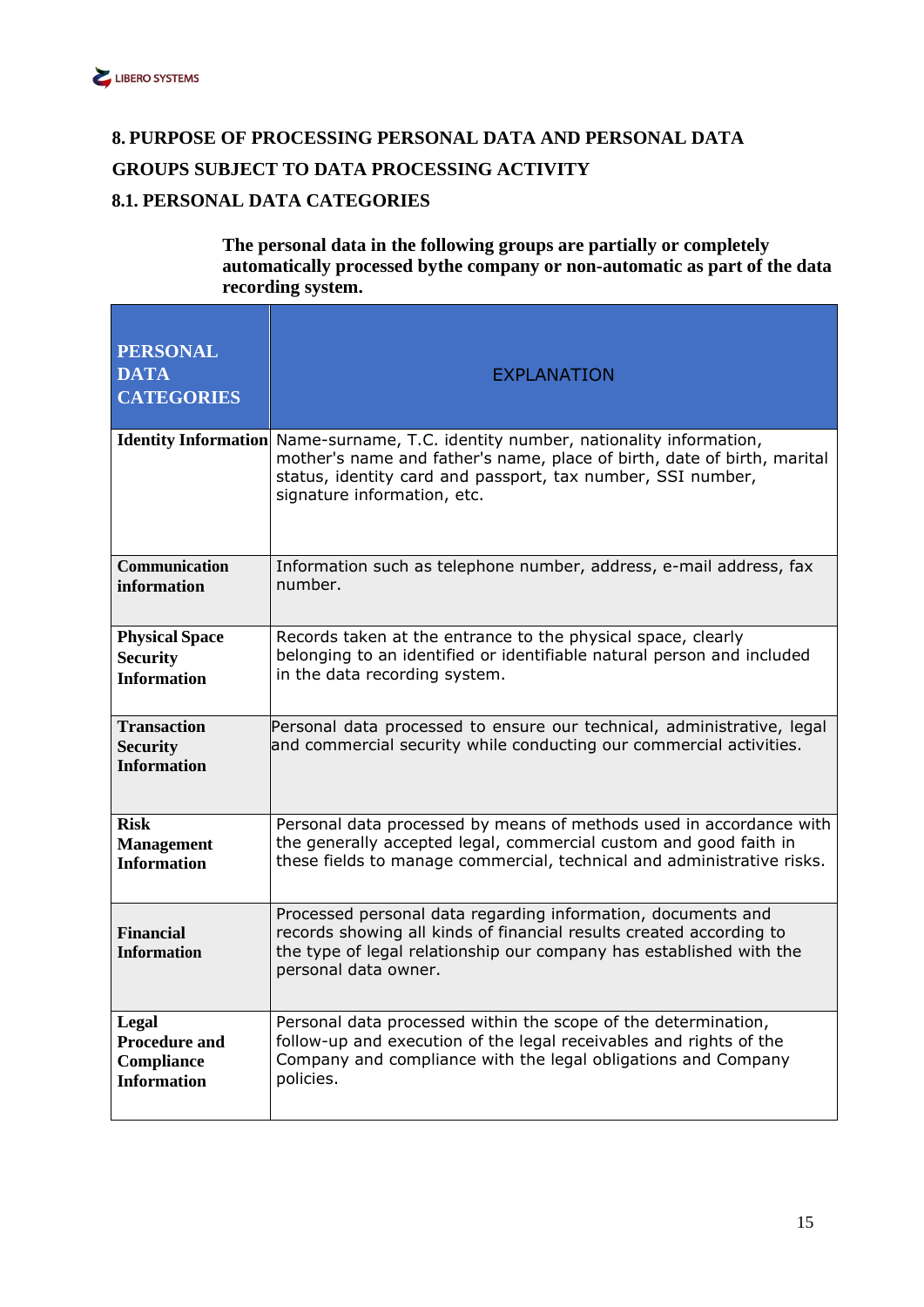

| <b>Audit and</b><br><b>Inspection</b><br><b>Information</b> | Personal data processed within the scope of our company's legal<br>obligations and compliance with company policies. |
|-------------------------------------------------------------|----------------------------------------------------------------------------------------------------------------------|
| <b>Special Quality</b>                                      | Data specified in article 6 of PDPL (for example; health data including                                              |
| / Private                                                   | blood group, biometric data, religion and membership association                                                     |
| <b>Personal Data</b>                                        | information)                                                                                                         |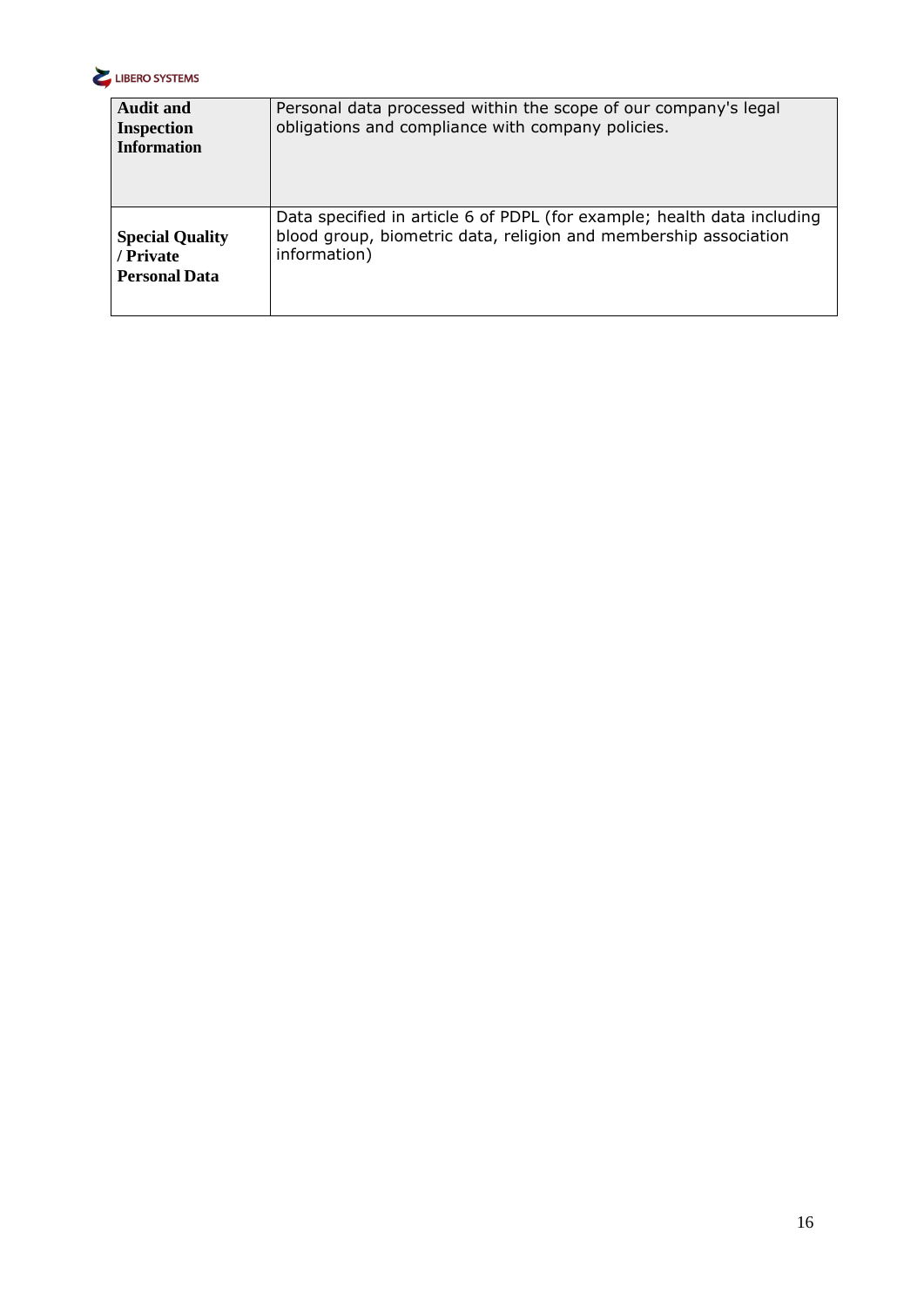

| Request /<br>Complaint<br><b>Management</b><br><b>Information</b> | Personal data regarding the receipt and evaluation of any request<br>or complaint directed to our company. |
|-------------------------------------------------------------------|------------------------------------------------------------------------------------------------------------|
| <b>Reputation</b>                                                 | Associated with the contact and protect the personal data collected                                        |
| <b>Management</b>                                                 | purposeful company's business reputation (eg sharing, which are                                            |
| Knowledge                                                         | related to the Company)                                                                                    |

## <span id="page-16-0"></span>**8.2. PURPOSE OF PROCESSING PERSONAL DATA**

Personal data is processed by the Company for the purposes listed below in accordance with data processing terms and principles. Existence of the following purposes may vary for each Related Person.

The personal data obtained are processed by the Company within the scope of the personal data processing conditions specified in articles 5 and 6 of the PDPL and within the following purposes:

- Planning and / or Execution of In-Company Training Activities,
- Planning and Execution of Emergency Management Processes,
- Planning and Execution of Corporate Sustainability Activities,
- Planning Human Resources Processes,
- Following Up the Legal Affairs,
- Planning and Execution of Business Activities,
- Creating and Managing Information Technology Infrastructure,
- Planning Information Security Processes,
- Planning and Execution of Corporate Relations and Communication Activities,
- Planning and Execution of In-Company Orientation Activities,
- Planning and / or Execution of Activities of Efficiency / Productivity and / or Appropriateness Analysis of Business Activities,
- Ensuring that the data are correct and up to date,
- Recruitment / Employment,
- Ensuring the Security of Company Premises and / or Facilities,
- Creating Visitor Records and Tracking,
- Follow-up of Contract Processes and / or Legal Requests,
- Planning and / or Execution of Business Continuity Activities,
- Planning and Execution of Company Audit Activities,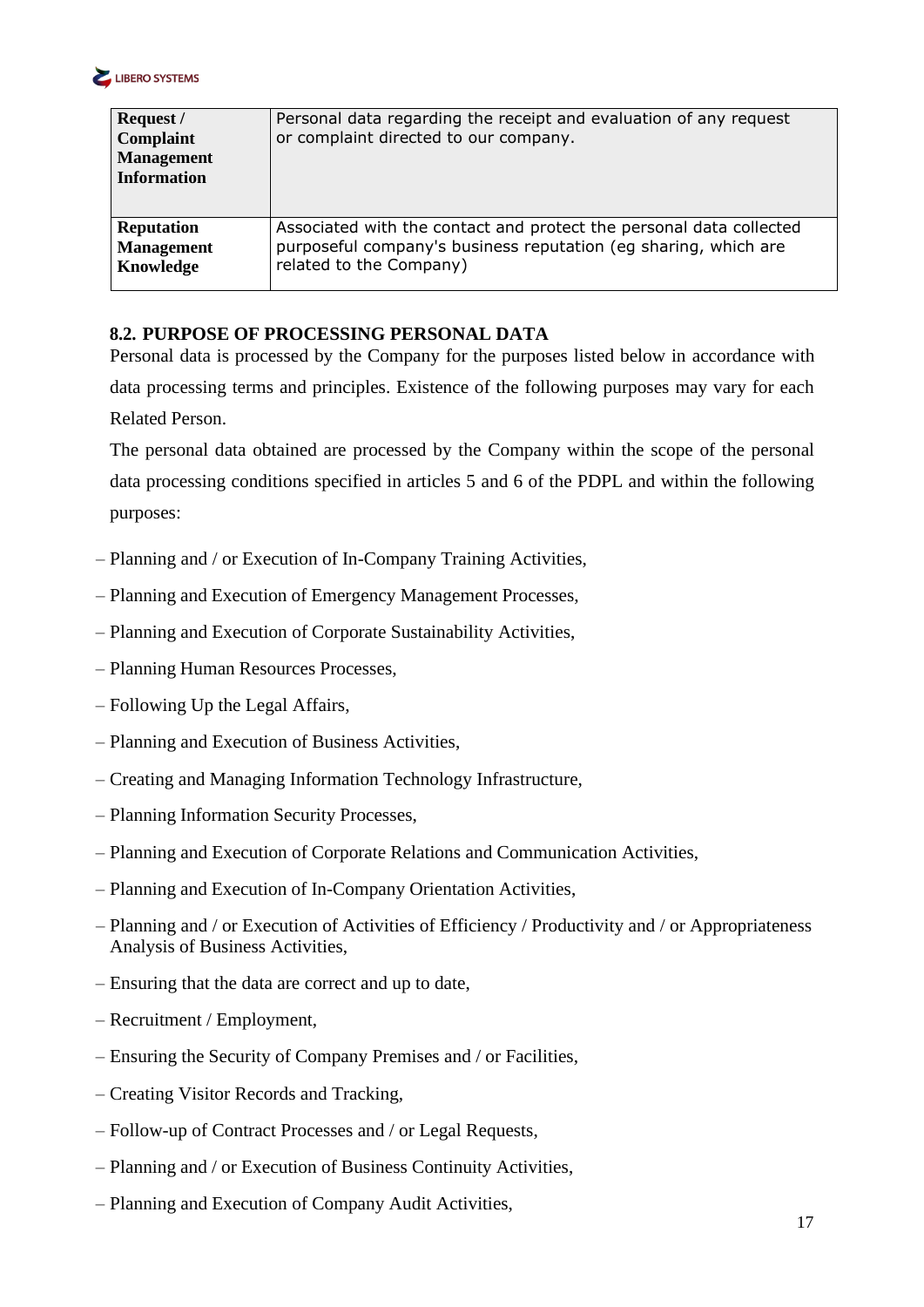

- Planning and Execution of the Operational Activities Required to Ensure that the Company's Activities are carried out in accordance with Company Procedures and / or Relevant Legislation,
- Realization of Company and Partnership Law Transactions,
- Ensuring the Safety of Company Operations,
- Management and / or Supervision of Relations with Affiliates,
- Execution of Personnel Recruitment Processes,
- Planning and Execution of Corporate Governance Activities,
- Execution of Strategic Planning Activities,
- Planning and Execution of Training Activities Outside the Company.

## <span id="page-17-0"></span>**8.3. CATEGORIES OF SHARED PARTY**

Libero Systems may transfer the personal data of the data owners within thescope of the Policy in accordance with the principles included in the PDPL and especially the 8th and 9th articles of the PDPL to the person groups listed below for the purposes specified below. (See Section 2.2.):

- Company suppliers,
- Company business partners,
- Third parties who process personal data on behalf of the company,
- Authorized public institutions and organizations and authorized private legal persons,
- To other third parties in accordance with the data transfer conditions.

The scope of the above-mentioned persons transferred and the possible data transfer purposes are stated below.

| PERSONS TO<br><b>WHOM</b><br><b>THE</b><br><b>DATA CAN BE</b><br><b>TRANSFERED</b> | <b>DEFINITION</b>                                                                                                                        | <b>DATA TRANSFER PURPOSE</b>                                                                                             |
|------------------------------------------------------------------------------------|------------------------------------------------------------------------------------------------------------------------------------------|--------------------------------------------------------------------------------------------------------------------------|
| <b>Business</b><br><b>Partner</b>                                                  | Parties with which the company has<br>established a business partnership for<br>purposes such as conducting its<br>commercial activities | In order to ensure the fulfillment of the<br>objectives of the establishment of the<br>business partnership, with limits |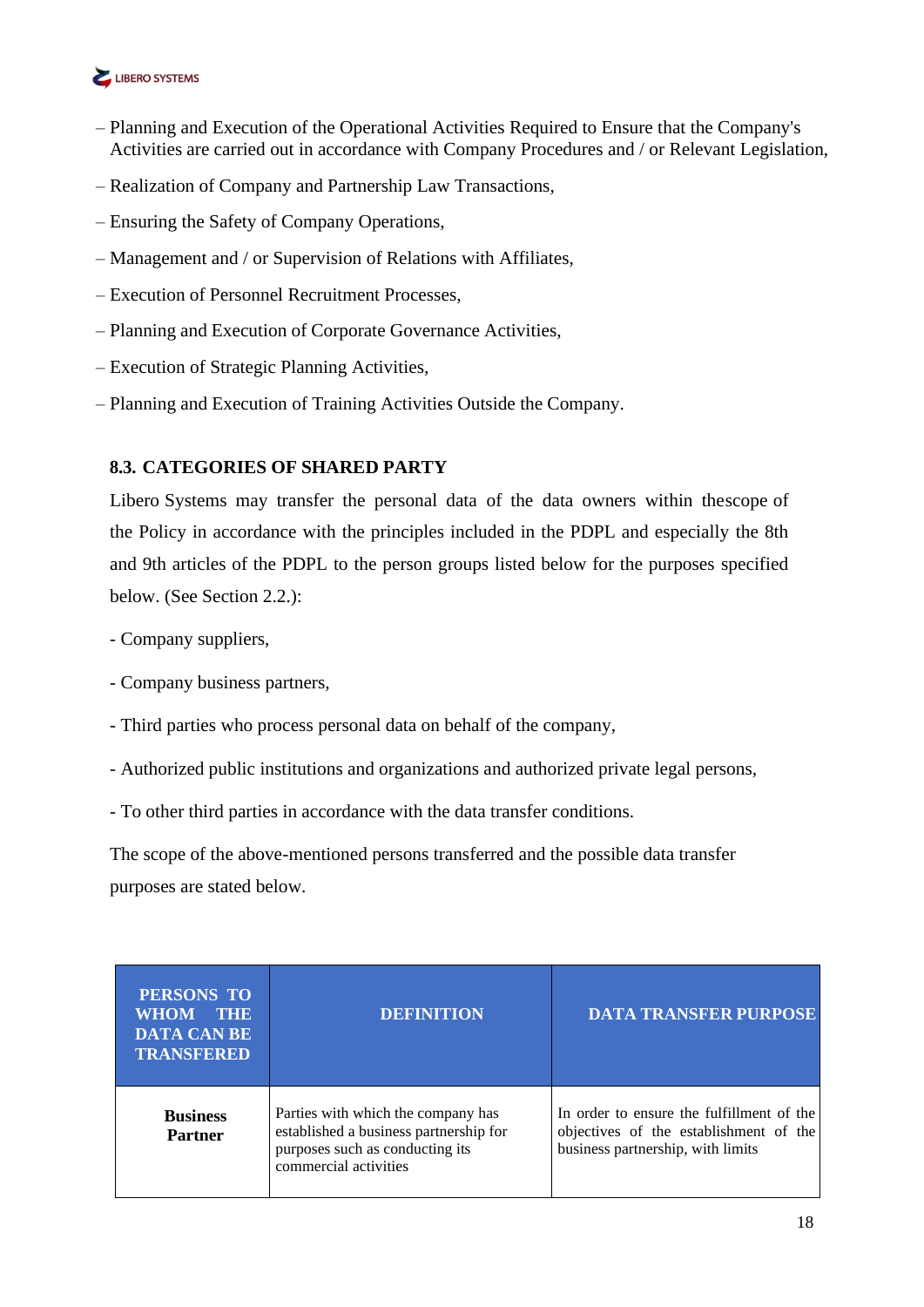

| <b>Supplier</b>                                                                                         | Parties providing services to the<br>Company on a contractual basis and<br>in accordance with the orders and<br>instructions of the Company within<br>the scope of carrying out the<br>commercial activities of the Company | In order to provide the Company<br>with the services required by the<br>Company to fulfill the commercial<br>activities of the company and<br>procured from the supplier as<br>external sources, with limits. |
|---------------------------------------------------------------------------------------------------------|-----------------------------------------------------------------------------------------------------------------------------------------------------------------------------------------------------------------------------|---------------------------------------------------------------------------------------------------------------------------------------------------------------------------------------------------------------|
| <b>Affiliates</b>                                                                                       | Companies in which the company is a<br>shareholder                                                                                                                                                                          | In order to ensure the execution of<br>commercial activities that require<br>the participation of the company's<br>affiliates, with limits.                                                                   |
| <b>Legally</b><br><b>Authorized</b><br><b>Public</b><br><b>Institutions and</b><br><b>Organizations</b> | Public institutions and organizations<br>authorized to receive information and<br>from<br>the<br>documents<br>Company<br>according to the provisions of the<br>relevant legislation                                         | For the purpose requested by the<br>relevant public institutions<br>and<br>organizations within the<br>legal<br>authority, with limits.                                                                       |
| <b>Legally</b><br><b>Authorized</b><br><b>Private Law</b><br><b>Persons</b>                             | Private law persons authorized to<br>receive information and documents<br>from the Company in accordance<br>with the provisions of the relevant<br>legislation                                                              | For the purpose requested by the<br>relevant private law persons within<br>the legal authority, with limits.                                                                                                  |

#### <span id="page-18-0"></span>**9. USE OF CLOSED-CIRCUIT CAMERA (CCTV)**

In the building where the headquarters of Libero Systems is located, your visual and audio data can be obtained through the closed-circuit camera system for purposes such as preventing criminal behavior, ensuring the safety of the building, its surroundings, tools and equipment, visitors and employees, and it is only necessary for these purposes. can be stored for a period of time. All technical and administrative measures required to ensure the security of personal data obtained through closed circuit camera system will be taken by the Company.

#### <span id="page-18-1"></span>**10. USE OF THE INTERNET SITE**

Internet activities of visitors within the site are recorded on the websites owned and managed by the Company in order to ensure that those who visit these sites perform their visits on the sites in an appropriate manner for their visit purposes, to provide them with customized content, to provide social media features, to facilitate the visit by being remembered if they visit the relevant website again.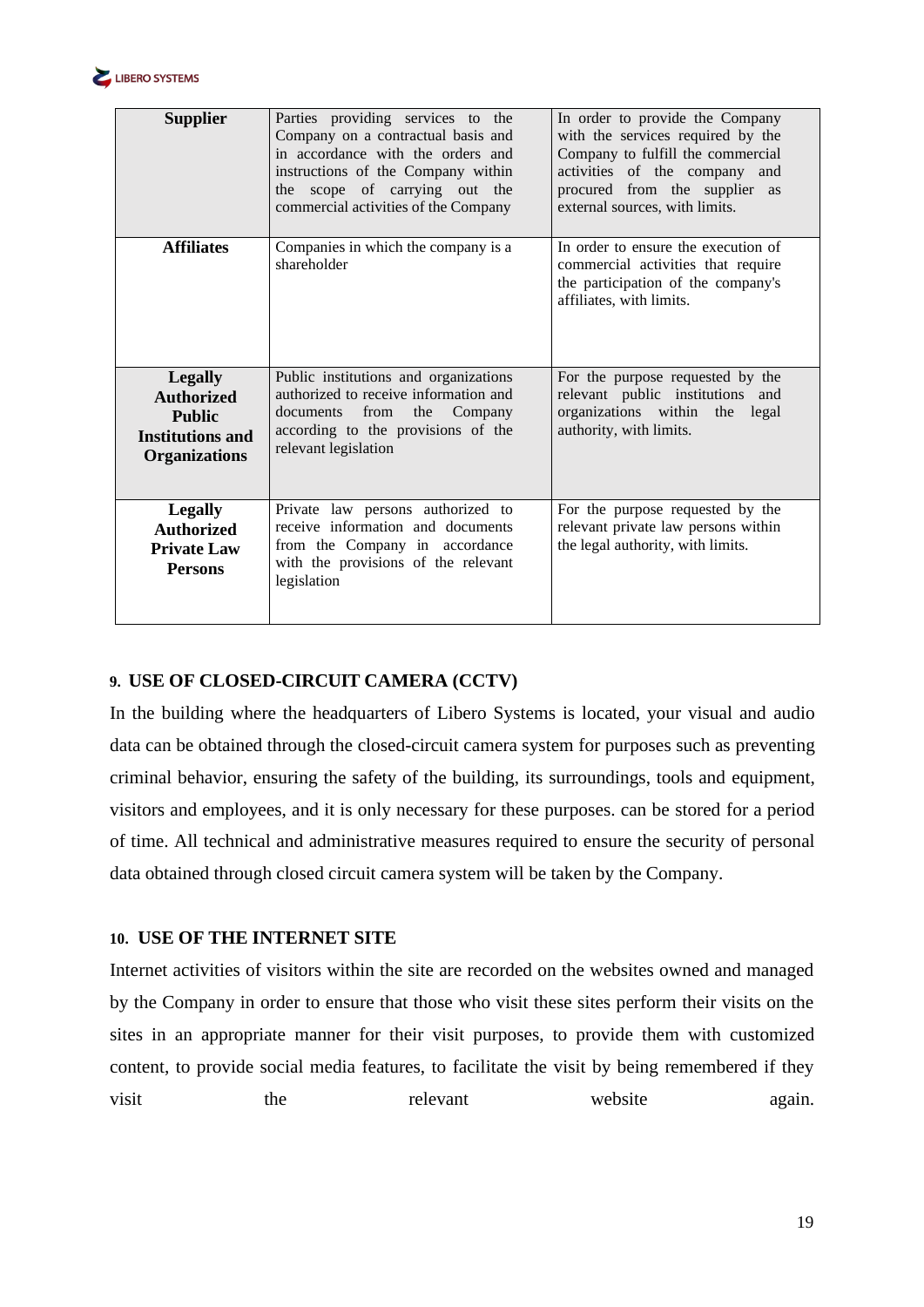

The company may opt out of using the cookies it uses on websites owned and managed. It canchange their type or function or add new cookies. The Company will process the personal dataobtained through the said cookies in accordance with the PDPL and the terms and conditions of this Policy. Detailed explanations on the protection and processing of personal data interms of the said websites are included in the "Privacy Policy" texts of the relevant websites.

#### <span id="page-19-0"></span>**11. REVIEW**

This Policy will be reviewed by COMPANY'S PDP COMMITTEE at least once a year and updated if necessary. The Company PDP Senior Committee is authorized and responsible for the enforcement, amendment, execution and abolition of this Policy.

#### <span id="page-19-1"></span>**12. DEFINITIONS**

DEFINITIONS of the terms used in the policy is given below.:

| <b>Open Consent</b>                                                   | Consent on a specific subject, based<br>on information and declared with free<br>will,                                                                                                                                                           |
|-----------------------------------------------------------------------|--------------------------------------------------------------------------------------------------------------------------------------------------------------------------------------------------------------------------------------------------|
| Anonymization                                                         | Making personal data unrelated to a<br>certain or identifiable natural person<br>under any circumstances, even by<br>matching other data,                                                                                                        |
| <b>Regulation on the Processing of</b><br><b>Personal Health Data</b> | Regulation on the Processing of<br>Personal Health Data and Ensuring<br>Privacy, published in the Official<br>Gazette dated October 20, 2016 and<br>numbered 29863                                                                               |
| <b>Personal Health Data</b>                                           | All kinds of health information<br>regarding an identified or identifiable<br>natural person.                                                                                                                                                    |
| <b>Personal Data</b>                                                  | All kinds of information regarding an<br>identified or identifiable real person,                                                                                                                                                                 |
| <b>Related / Relevant person</b>                                      | The natural / real person whose<br>personal data is processed. For<br>example; Customers and employees.                                                                                                                                          |
| <b>Processing of Personal Data</b>                                    | Any operations performed on data such<br>as obtaining and saving personal data<br>by fully or partially automatic means or<br>non-automatic means provided that<br>they are part of any data recording<br>system, storing, preserving, changing, |